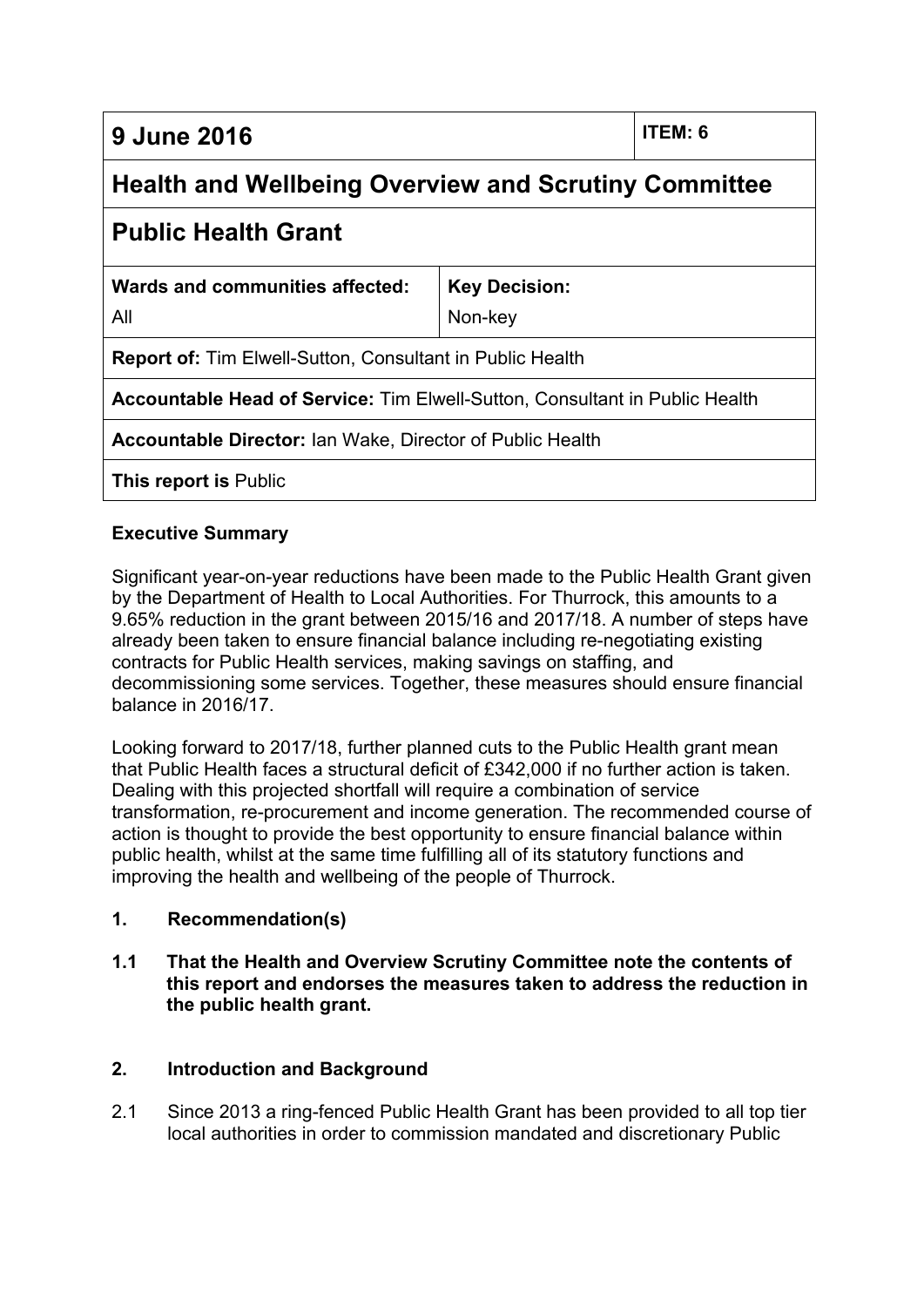Health services. This report sets out the impact of reductions to the Public Health Grant for Thurrock in 2016/17 and 2017/18.

- 2.2 Public health services which local authorities are mandated to provide include:
	- Appropriate access to sexual health services
	- The National Child Measurement Programme
	- NHS Health Check Assessments
	- Appropriate public health advice to NHS commissioners (the 'core offer')
	- Health Protection: the duty to ensure that there are plans in place to protect the health of the population and control serious communicable disease.
- 2.3 Other Public Health services, which are discretionary, but which improve and protect the health of the local population include:
	- Public health services for children and young people (e.g. health visiting and school nursing)
	- Tobacco control and smoking cessation services
	- Alcohol and drug misuse services
	- Obesity prevention programmes
	- Physical activity promotion
	- Public mental health services
	- Supporting, reviewing and challenging NHS England immunisation and cancer screening programmes
	- Reducing the public health impacts of environmental risks
- 2.4 Since 2015 significant cuts have been applied to the Public Health Grant by the Department of Health. This included an in-year budget cut announced in June 2015, which amounted to a 5.2% reduction in Thurrock's Public Health grant and applied to the financial year 2015/16. Further cuts were made for 2016/17 and 2017/18 amounting to £2,034,852 over the two-year period.

#### **Table 1**

| Year                        | Allocation<br>(Es) | Variance from<br>2015/16 baseline<br>(Es) | % reduction in<br>grant from 2015/16<br>initial allocation |
|-----------------------------|--------------------|-------------------------------------------|------------------------------------------------------------|
| 2015/16 baseline            | 12,543,4261        | O                                         |                                                            |
| 2015/16 'in year' reduction | 11,888,108         | $-655,318$                                | $-5.22%$                                                   |
| 2016/17                     | 11,619,000         | $-924,426$                                | $-7.37\%$                                                  |
| 2017/18                     | 11,333,000         | $-1,210,426$                              | $-9.65%$                                                   |

<sup>&</sup>lt;sup>1</sup> Figure adjusted to account for FYE of additional award to cover the cost of 0 to 5 commissioning responsibilities inherited from NHS England from October 2015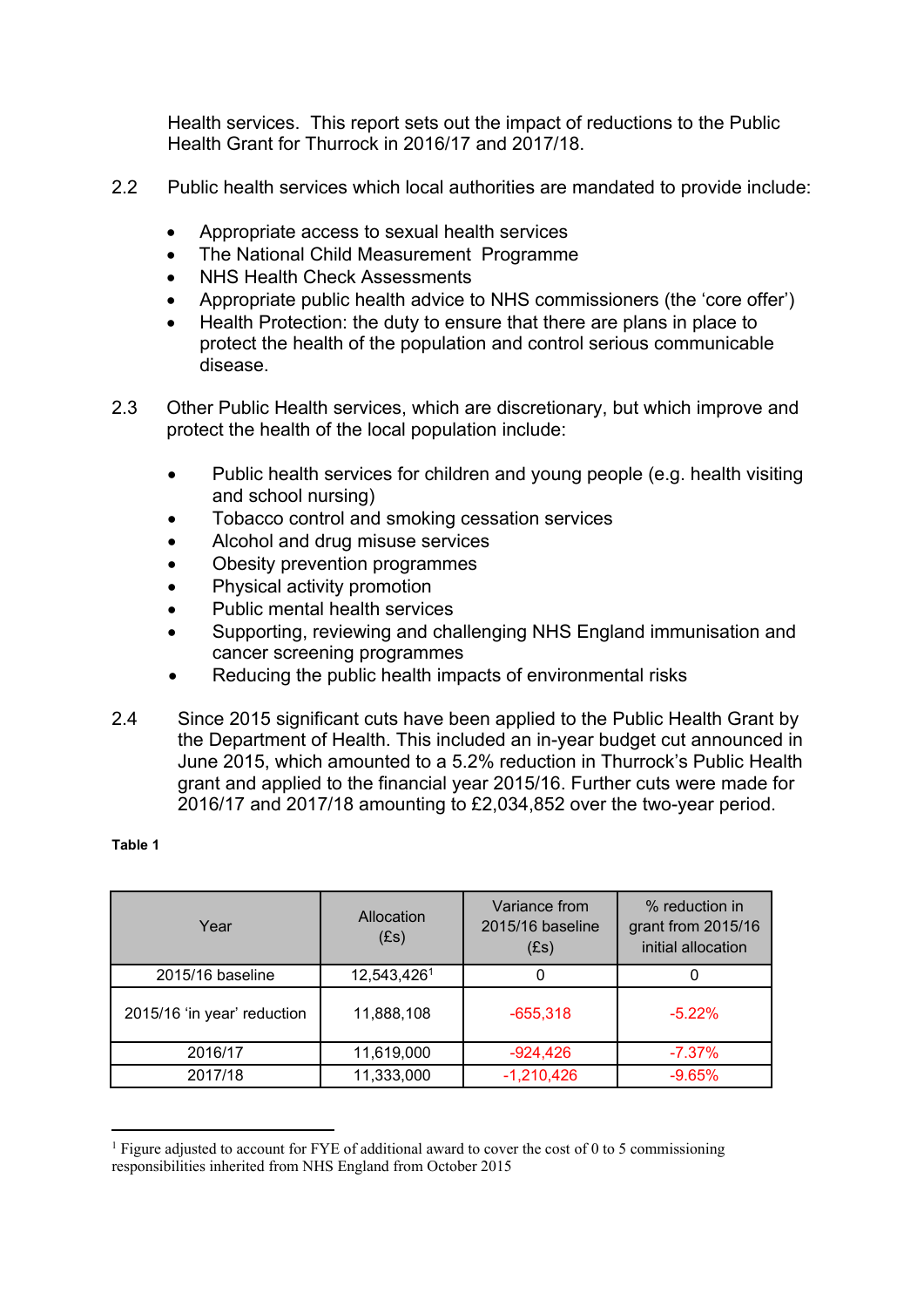- 2.5 Most Public Health spending is committed to commissioning what historically were classed as NHS clinical treatment services (see Table 2 below): the 0 to19 care pathway, drug and alcohol treatment services, and sexual health services. Most of these contracts were inherited from South West Essex PCT and hence are NHS standard contracts which run until March 2017, with a 12 month notice period. This means that Thurrock Council is unable to exit them prior to this date without incurring significant financial liability, including redundancy costs.
- 2.6 In addition to these contracts, a proportion of the Public Health Grant amounting to £1,750,001 is used to support Thurrock Council services including: occupational health; adult social care placements, equipment and supported living contracts; Children's Centres and the Early Offer of Help; and corporate recharges.
- 2.7 A number of steps have been taken to ensure that Public Health spending remains within budget. In particular, the Public Health team has negotiated changes to contracts with our service providers (especially the North East London Foundation Trust and AdAction) which have resulted in agreements to significantly reduce the cost of existing contracts. The provider organisations have shown considerable flexibility and good will but the opportunities to make further reductions in this way in future are limited.
- 2.8 The Director of Public Health (DPH) has also stopped all discretionary spend and decommissioned services where there is no financial liability or where financial liability is negligible in comparison to the contract value. He has also deleted four posts from the current Public Health establishment through not filling vacancies.
- 2.9 In addition, Directors Board agreed in March that funding of the Council's Occupational Health Service would no-longer be met from the Public Health Grant.
- 2.10 In addition, Directors Board agreed in March that funding of the Council's Occupational Health Service would no-longer be solely met from the Public Health Grant.
- 2.11 Taking into account all of the above actions and contract agreements, we project a £135,998 structural deficit for the Public Health Grant in 2016/17. This will be covered by a carry forward of £366,852 from 2015/16.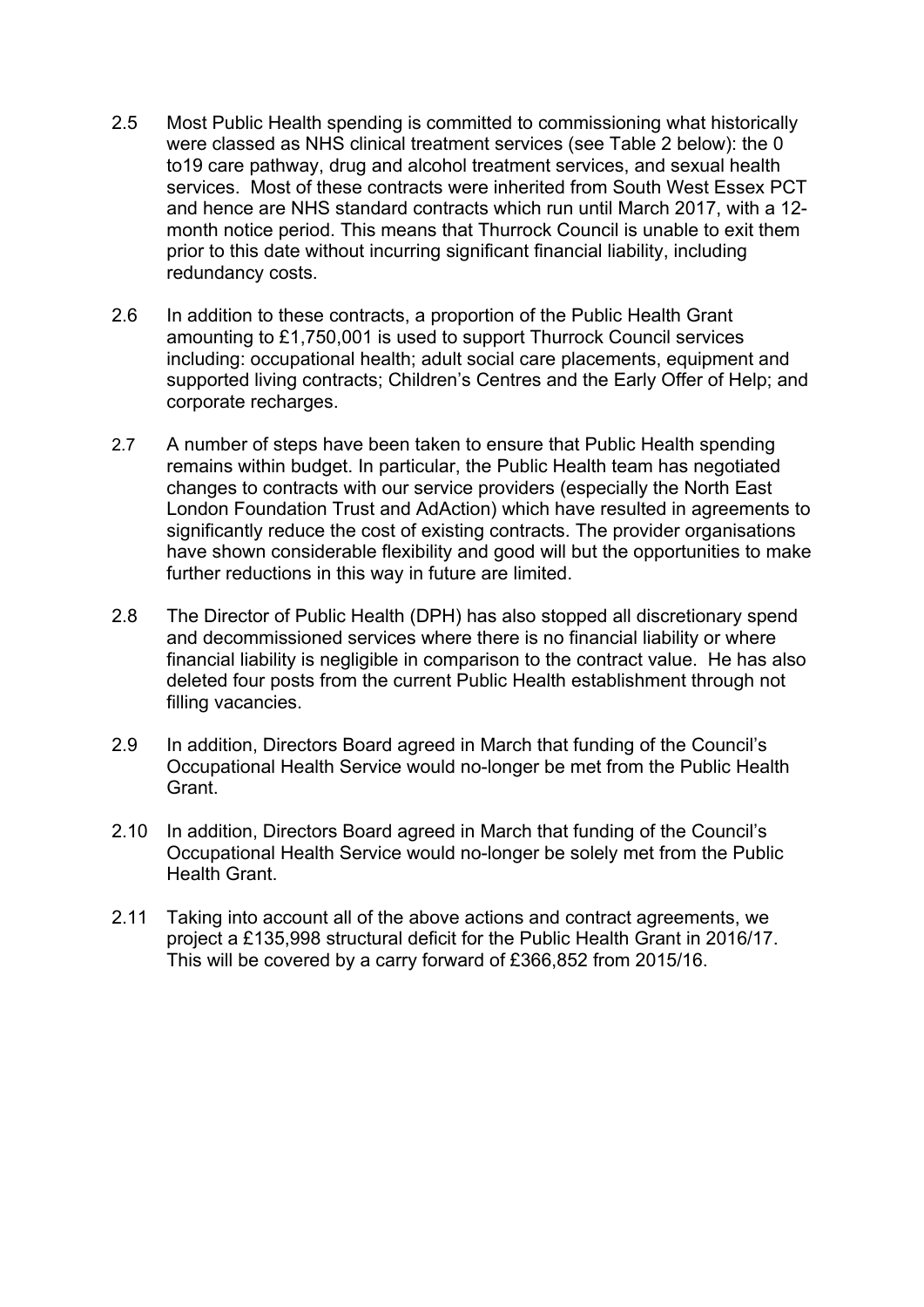| Service/Program<br>me                        | 2015/16<br>baseline<br>(£'000s) | 2016/17<br>programmed<br>spend (£'000s) | Cash releasing<br>savings (£'000s) | %<br>reduction | <b>Mechanism</b>                                                                                                  | <b>Impact / Comments</b>                                                                                                                                                                                                                                                                                                                                                                                                                             |
|----------------------------------------------|---------------------------------|-----------------------------------------|------------------------------------|----------------|-------------------------------------------------------------------------------------------------------------------|------------------------------------------------------------------------------------------------------------------------------------------------------------------------------------------------------------------------------------------------------------------------------------------------------------------------------------------------------------------------------------------------------------------------------------------------------|
| Drug and Alcohol<br>Treatment                | 1,416                           | 1316                                    | 100                                | 7.06%          | Contract<br>renegotiation<br>within term                                                                          | No impact on levels of service delivered. 3% contract savings made in<br>15/16 which carry forward into 16/17. Provider has agreed to absorb the<br>staff costs of Dual Diagnosis worker previously paid for from the PHG, and<br>all prescribing and dispensing costs of the service                                                                                                                                                                |
| Children's Weight<br>Management              | 234.5                           | 223.5                                   | 11                                 | 4.69%          | Decommissioning                                                                                                   | All tier 1 child weight management community grants have been stopped                                                                                                                                                                                                                                                                                                                                                                                |
| 0 to 5 Public Health<br>Nursing (Mandated)   | 3,888.05                        | 3663.57                                 | 224                                | 5.77%          | Contract<br>renegotiation<br>within term                                                                          | Some reductions in Health Visiting service KPIs have been agreed as part<br>of the negotiation                                                                                                                                                                                                                                                                                                                                                       |
| 5 to 19 Public<br><b>Health Nursing</b>      | 1,358                           | 1.000                                   | 358                                | 26.36%         | Contract<br>renegotiation<br>within term with<br>service reduction                                                | Final saving achieved from negotiated reduction from the long-term work of<br>the team on service benchmarking and remodelling with the Benson Model,<br>new service model commenced in September 2015. Preventative mental<br>health pilot has been decommissioned.                                                                                                                                                                                 |
| <b>Community Mums</b><br>and Dads            | 300                             | 125                                     | 175                                | 58.33%         | Decommissioning                                                                                                   | Service will cease in September 2016. Public Health are working with<br>NELFT to remodel 0 to 5 service provision to ensure breast feeding<br>continues to be supported                                                                                                                                                                                                                                                                              |
| Parents First<br>(Breast Feeding<br>Support) | 80                              | $\Omega$                                | 80                                 | 100.00%        | Decommissioning                                                                                                   | Decommissioning of a third sector organisation providing services that were<br>duplicating other commissioned programmes                                                                                                                                                                                                                                                                                                                             |
| <b>Adult Weight</b><br>Management            | 122                             | 114                                     | 8                                  | 6.56%          | Decommissioning                                                                                                   | The majority of Tier 1 community Adult Weight Management grants have<br>not been renewed.                                                                                                                                                                                                                                                                                                                                                            |
| <b>NHS Health</b><br>Checks (Mandated)       | 329                             | 253                                     | 76                                 | 23.10%         | Contract re-<br>negotiation within<br>term with service<br>reduction                                              | Extension of contract negotiated alongside savings reductions. Reductions<br>to payments to GPs and Pharmacies agreed. Underperformance in 15/16<br>to funding on a cost per case to be returned in 16/17.                                                                                                                                                                                                                                           |
| <b>Tobacco Control</b>                       | 467                             | 392                                     | 75                                 | 16.06%         | Contract re-<br>negotiation within<br>term with some<br>service reduction<br>on 4 week<br>smoking quit<br>numbers | Service benchmarked and transformed, with a negotiated reduction. New<br>service is moving to more preventative model, with open access Stop<br>Smoking Service and targeted work at patients with early onset smoking<br>related ill-health. KPIs on service targets reduced as a result of cost saving.<br>Underperformance in 15/16 to funding on a cost per case to be returned in<br>16/17.                                                     |
| Sexual Health<br>Services<br>(Mandated)      | 1657.45                         | 1775.21                                 | $-118$                             | $-7.10%$       | Contract re-<br>negotiation within<br>term with some<br>decommissioning                                           | Benchmarking and service transformation to an integrated sexual healths<br>service led to £500K savings in 2015/16.<br>The increase in budget from 2015/16 to 2016/17 has been caused by SH<br>cross charging from London Providers, with which TBC are currently in<br>dispute.<br>Further savings have been achieved for 2016/17 be decommissioning<br>Routine Cervical Screening by the provider which is already provided within<br>GP practices |
| Community Health<br>Improvement              | 190                             | 0                                       | 190                                | 100.00%        | Decommissioning                                                                                                   | The community grants and initiatives programme has been suspended.                                                                                                                                                                                                                                                                                                                                                                                   |
| <b>TOTALS</b>                                | 10.042                          | 8.862                                   | 1.180                              | 11.75%         |                                                                                                                   |                                                                                                                                                                                                                                                                                                                                                                                                                                                      |

\* spend on sexual health has increased as a result of a significant increase in cross charging activity between from London Boroughs on a cost per case basis. (See below)

### **3. Issues, Options and Analysis of Options**

- 3.1 The measures taken to date should ensure that Public Health does not overspend its Grant in 2016/17, though this will only be made possible by relying on a carry forward. Further reductions to the Public Health Grant in 2017/18 mean that we face a structural deficit of £342,000 if no further action is taken.
- 3.2 In addition to budgetary pressures, the DPH inherited a structure and staffing establishment that was not fit for purpose. In particular, the Council was not delivering a core offer to NHS Thurrock CCG (a mandated service), nor was it

#### **Table 4**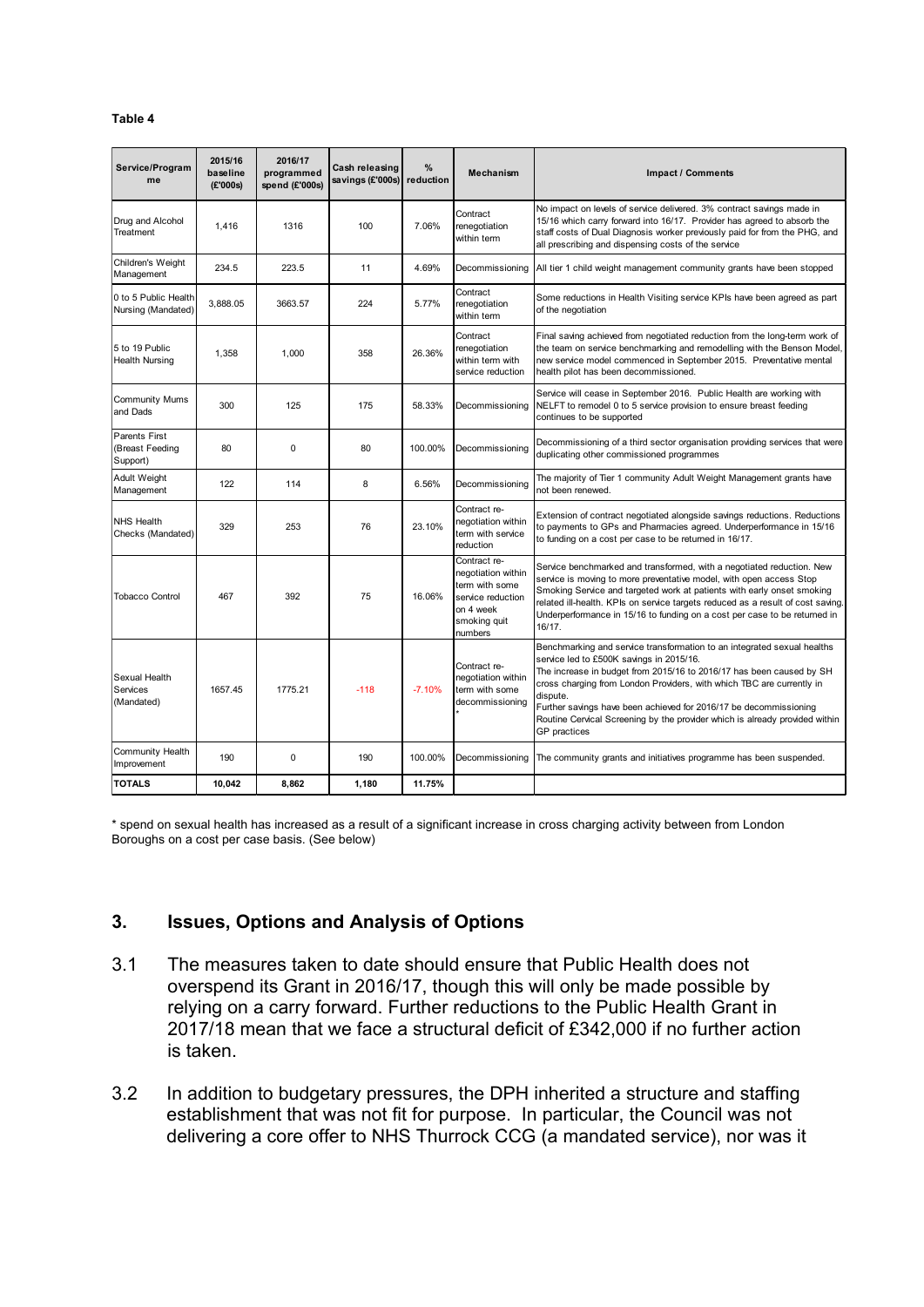able to discharge its statutory Health Protection duties due to a lack of appropriately trained senior staff.

- 3.3 Future development of the Public Health function, therefore, needs not only to results in financial sustainability but also ensure that all statutory functions are carried out successfully.
- 3.4 Attempting to make further savings through reducing the value of existing contracts is unlikely to be successful, given how much has already been cut from these contracts. Therefore, this is not a viable option.
- 3.5 The option being pursued by the DPH is to undertake a fundamental review of commissioning priorities. There are likely to be significant opportunities to deliver savings by transforming and integrating services between Public Health, other areas of the council and the CCG.
- 3.6 The DPH has, therefore, requested that the Public Health Leadership Team serve notice on all existing contracts and start a re-procurement process with a view to putting new contracts in place in 2017/18 at a value that covers the projected deficit.
- 3.7 The DPH is also about to go out to consultation on a new Public Health team structure. The new structure will boost senior capacity to ensure that statutory functions are fulfilled and to provide sufficient capacity to undertake the redesign and re-procurement of commissioned services.
- 3.8 Additionally, work will commence in 2016/17 to develop income-generation by marketing the specialist skills of the Public Health team in data analysis, health economics and risk modelling to outside organisations.
- 3.9 Through this combination of service transformation, re-procurement and income generation, the DPH believes it will be possible to cover the currently projected £342K structural deficit for 2017/18.

#### **4. Reasons for Recommendation**

4.1 The recommended course of action is thought to provide the best opportunity to ensure financial balance within public health, whilst at the same time fulfilling all statutory functions and improving the health and wellbeing of the people of Thurrock.

#### **5. Consultation (including Overview and Scrutiny, if applicable)**

5.1 This report has been considered by Directors' Board and the Adults, Housing and Health Departmental Management Team.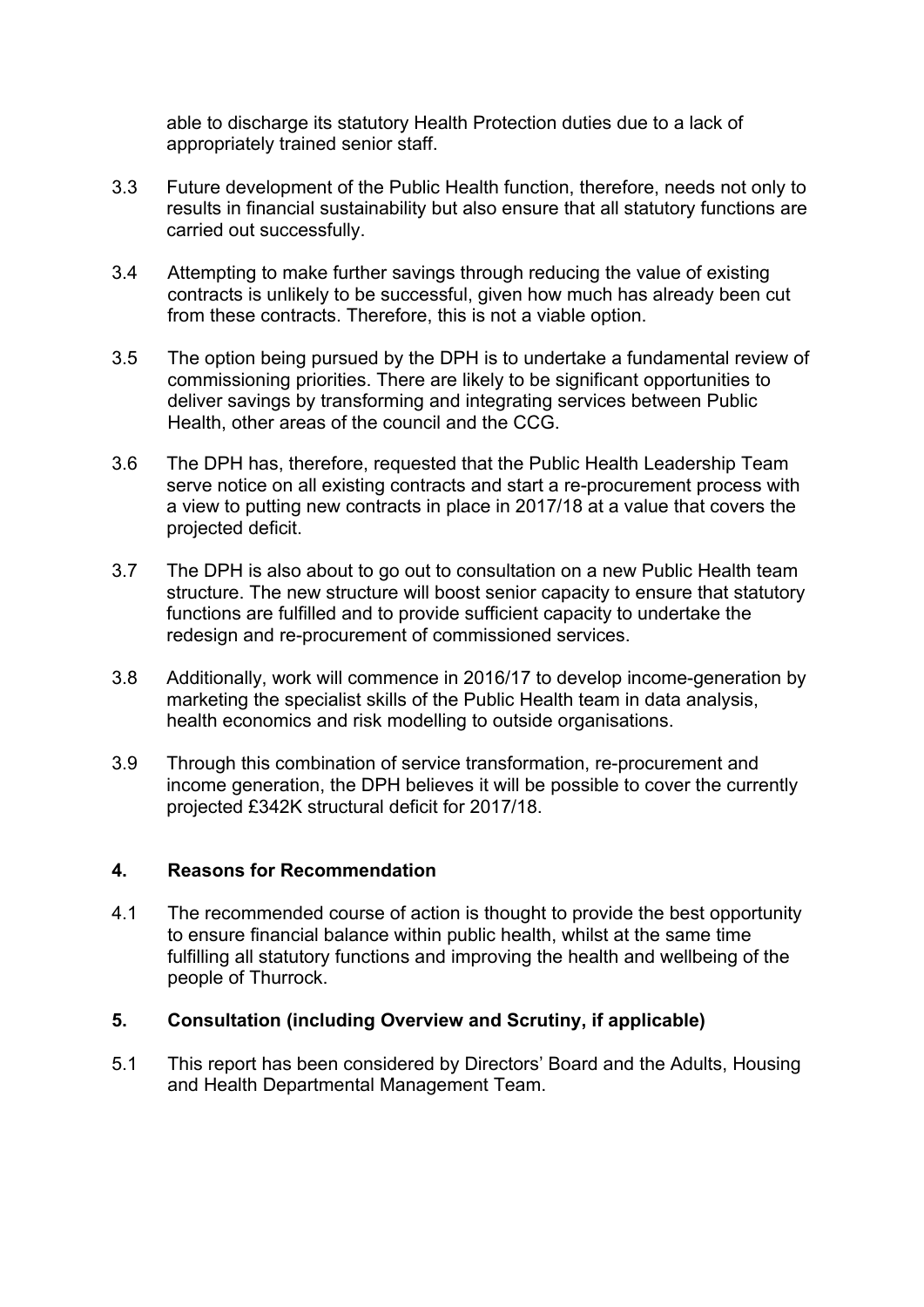#### **6. Impact on corporate policies, priorities, performance and community impact**

6.1 The actions set out in the report aim to ensure that the Council is able to fulfil its statutory Public Health duties and to improve the health and wellbeing of the people of Thurrock.

#### **7. Implications**

#### 7.1 **Financial**

Implications verified by: **Jo Freeman**

#### **Management Accountant Social Care & Commissioning**

In the context of significant year-on-year cuts to the Public Health Grant, the actions set out in this paper are designed to ensure that Public Health spending stays within the limits of the Public Health Grant.

#### 7.2 **Legal**

Implications verified by: **David Lawson**

#### **Monitoring Officer and Deputy Head of Legal**

There are no direct legal implications at this stage.

### 7.3 **Diversity and Equality**

| Implications verified by: | <b>Natalie Warren</b>                                         |  |
|---------------------------|---------------------------------------------------------------|--|
|                           | <b>Community Development and Equalities</b><br><b>Manager</b> |  |

There are no direct diversity implications arising from this report.

Public Health Services are generally designed to reduce health inequalities and this will be taken into account in all the service re-design work outlined in this paper.

The Council will have due regard to the Equality Act 2010 when there are any major proposed actions or schemes for the reduction of air pollution in Thurrock.

#### 7.4 **Other implications** (where significant) – i.e. Staff, Health, Sustainability, Crime and Disorder)

The restructure of the Public Health team will have some impact on staffing, though the overall capacity of the team will be increased.